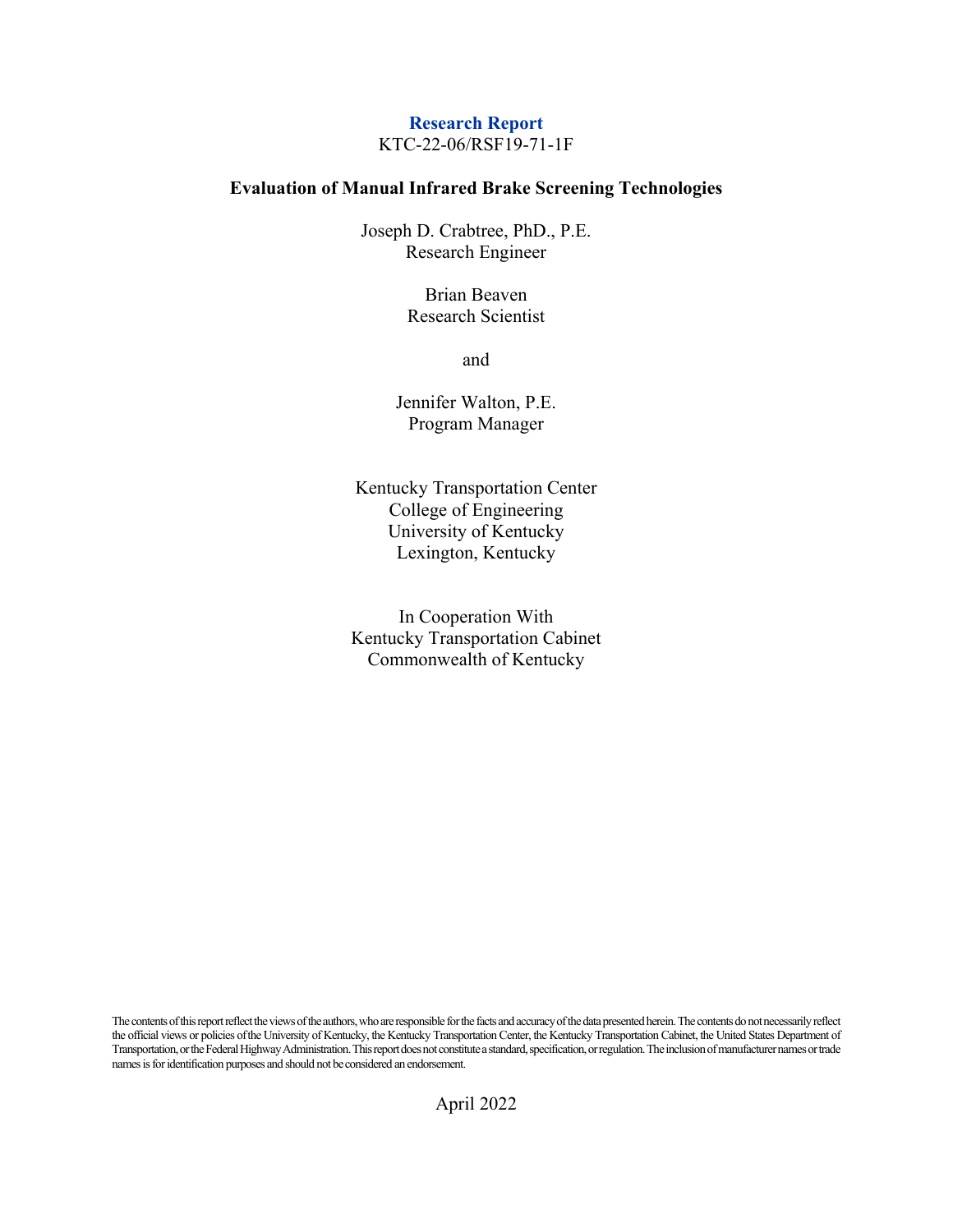| 1. Report No.                                                                                                         | 2. Government Accession No.                                      | 3. Recipient's Catalog No                     |  |
|-----------------------------------------------------------------------------------------------------------------------|------------------------------------------------------------------|-----------------------------------------------|--|
| KTC-22-06/RSF19-71-1F<br>4. Title and Subtitle                                                                        |                                                                  | 5. Report Date                                |  |
| Evaluation of Manual Infrared Brake Screening Technologies                                                            |                                                                  | April 2022<br>6. Performing Organization Code |  |
|                                                                                                                       |                                                                  |                                               |  |
| 7. Author(s):                                                                                                         |                                                                  | 8. Performing Organization Report No.         |  |
| Joseph Crabtree, Brian Beaven, and Jennifer Walton                                                                    |                                                                  | KTC-22-06/RSF19-71-1F                         |  |
| 9. Performing Organization Name and Address                                                                           |                                                                  | 10. Work Unit No. (TRAIS)                     |  |
| Kentucky Transportation Center                                                                                        |                                                                  |                                               |  |
| College of Engineering                                                                                                |                                                                  | 11. Contract or Grant No.                     |  |
| University of Kentucky                                                                                                |                                                                  | RSF 19-71                                     |  |
| Lexington, KY 40506-0281                                                                                              |                                                                  |                                               |  |
| 12. Sponsoring Agency Name and Address                                                                                |                                                                  | 13. Type of Report and Period Covered         |  |
| Kentucky Transportation Cabinet                                                                                       |                                                                  |                                               |  |
| <b>State Office Building</b>                                                                                          |                                                                  | 14. Sponsoring Agency Code                    |  |
| Frankfort, KY 40622                                                                                                   |                                                                  |                                               |  |
| 15. Supplementary Notes                                                                                               |                                                                  |                                               |  |
|                                                                                                                       | Prepared in cooperation with the Kentucky Transportation Cabinet |                                               |  |
| 16. Abstract                                                                                                          |                                                                  |                                               |  |
| The purpose of this project was to install and operate two manual infrared (IR) brake screening systems at            |                                                                  |                                               |  |
| Kentucky inspection facilities to enhance the quality of Level 1 safety inspections. A radio button in the inspection |                                                                  |                                               |  |
| software allowed enforcement personnel to indicate when the IR equipment was used to select a truck for               |                                                                  |                                               |  |
| inspection. This feature allowed a direct comparison of performance measures (e.g., number of violations              |                                                                  |                                               |  |
| identified per inspection, out-of-service rate, etc.) for IR-generated inspections versus all inspections.            |                                                                  |                                               |  |
| The evaluation focused on inspections at the Lyon County site for a 60-day period during September and October        |                                                                  |                                               |  |

2021. Analysis of the data showed that use of the IR technology to select trucks for inspection resulted in a substantially higher number of violations detected, a substantially higher out-of-service rate, and increased efficiency of enforcement personnel (in terms of violations found per inspection performed. The technology also appeared to be well accepted and appreciated by enforcement personnel, who regarded it as a beneficial addition to their toolkit.

| 17. Key Words<br>truck, enforcement, commercial vehicle, weigh station, inspection |                                                            | <b>Distribution Statement</b><br>18.<br>Unlimited with approval of the<br>Kentucky Transportation Cabinet |                                            |
|------------------------------------------------------------------------------------|------------------------------------------------------------|-----------------------------------------------------------------------------------------------------------|--------------------------------------------|
| 19. Security Classification (report)<br>Unclassified                               | 20. Security Classification (this<br>page)<br>Unclassified | 21. No. of Pages<br>12                                                                                    | 19. Security<br>Classification<br>(report) |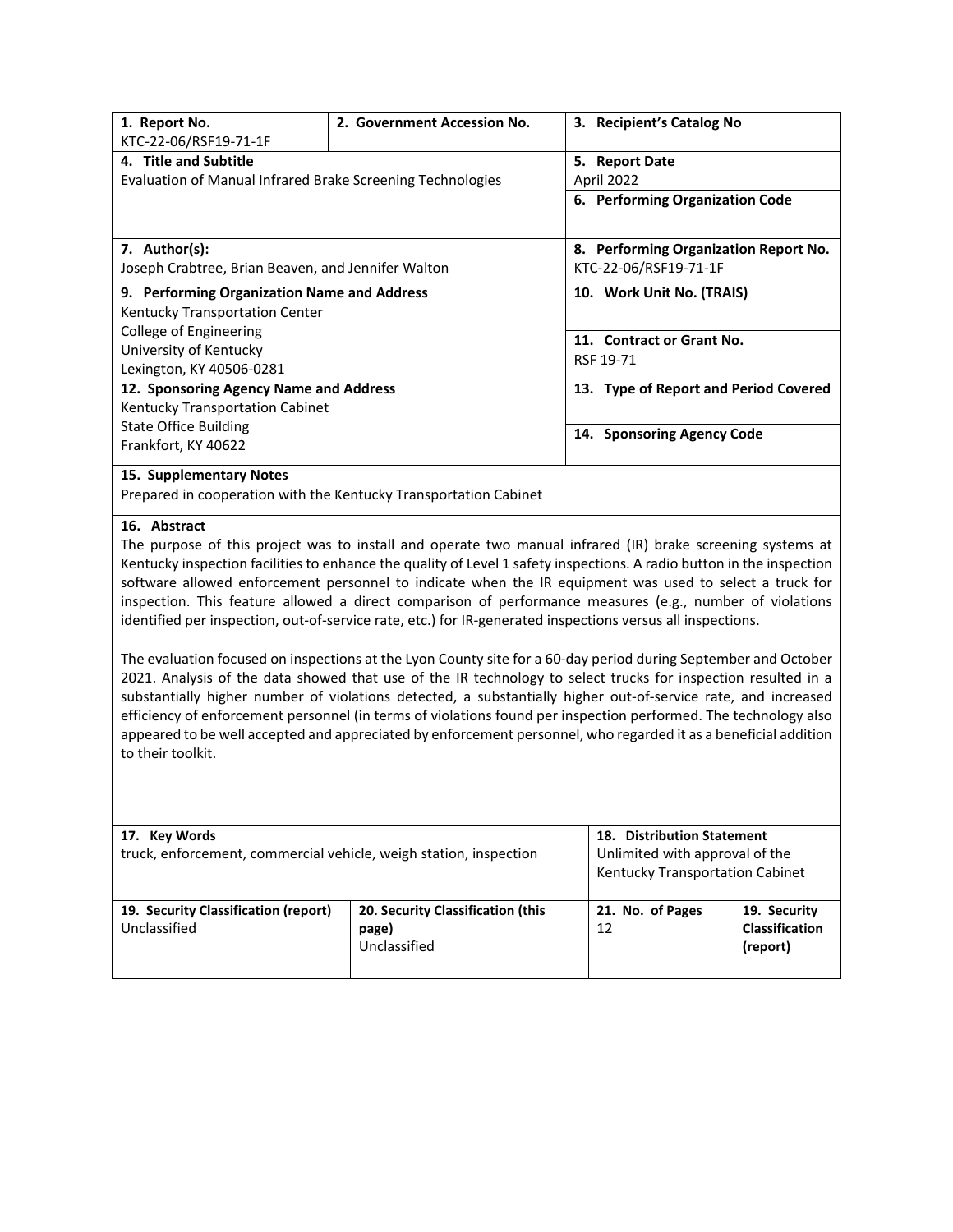## **Table of Contents**

# **List of Figures**

|--|--|

## **List of Tables**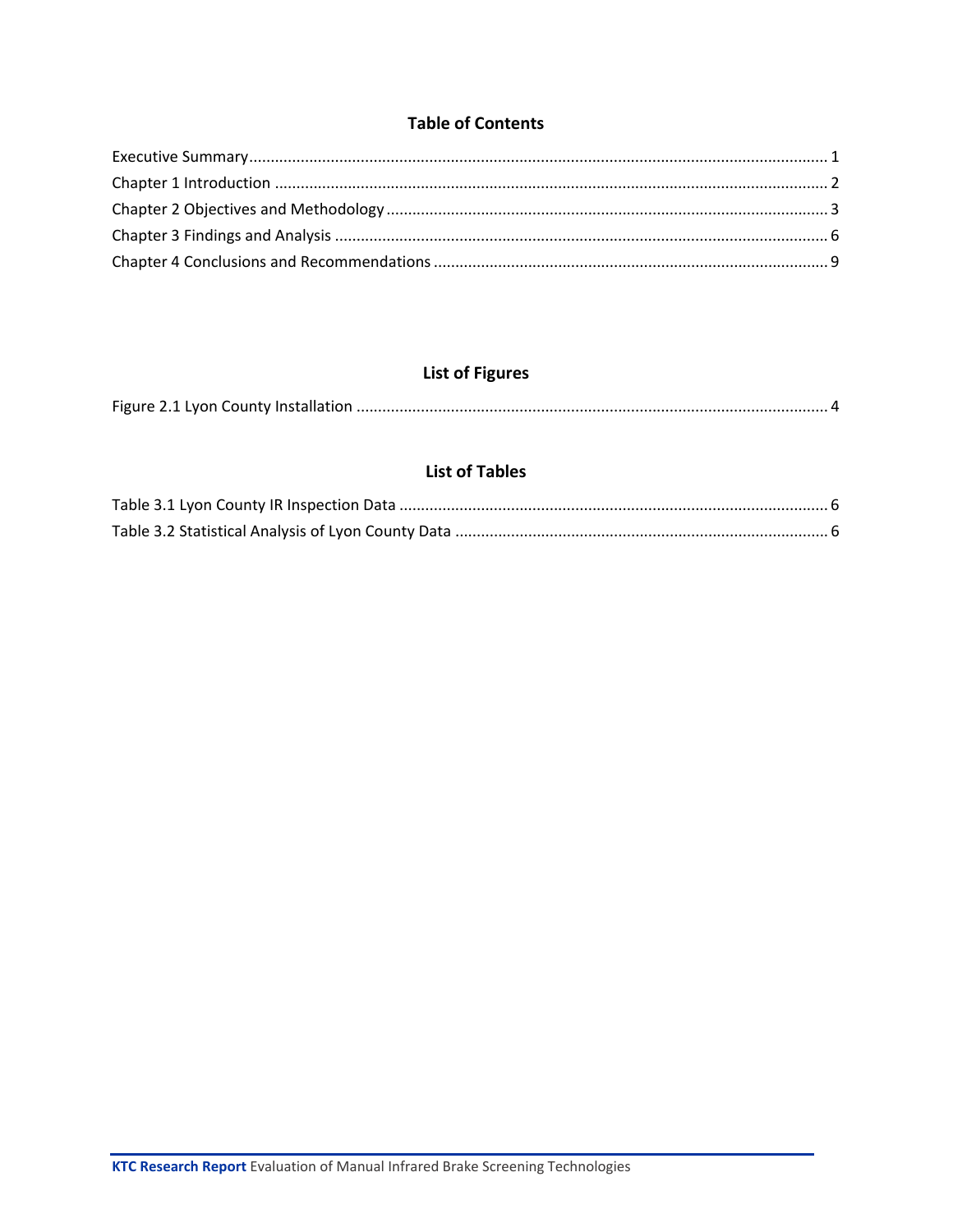#### **Executive Summary**

<span id="page-3-0"></span>Every day, thousands of commercial motor vehicles pass through Kentucky, and only a small percentage of these vehicles can be screened, much less inspected, by enforcement personnel. It is essential that enforcement personnel have the best available tools and technologies to assist them in selecting trucks for inspection so that limited enforcement resources can be focused on those carriers and vehicles most likely to be in violation of applicable laws and regulations.

One of the more useful tools available for screening trucks for safety issues is infrared (IR) camera technology. This technology allows enforcement personnel to use visual indicators to identify trucks with apparent brake or tire deficiencies. Kentucky has been using IR technology for approximately 20 years.

The purpose of the current project was to install and operate two manual brake screening systems at Kentucky inspection facilities to enhance the quality of Level 1 safety inspections and thereby improve commercial vehicle safety. The two sites selected for this project were eastbound Lyon County (on I-24 in western Kentucky) and Rowan County (on westbound I-64 in eastern Kentucky). Supply chain issues delayed the installation of the equipment until shortly before the project end date, which limited the amount of time and data available for evaluating the systems. The Rowan County site lacked sufficient data for a meaningful evaluation, so the data analysis focused on Lyon County. Prior to the system installation, a radio button was added to the inspection software to allow enforcement personnel to indicate when a truck was chosen for inspection based on visual indicators from the IR technology. This allowed a direct comparison of performance measures (e.g., number of violations identified per inspection, out-of-service rate, etc.) for IR-generated inspections versus all inspections.

The evaluation focused on inspections at the Lyon County site for a 60-day period in September and October 2021. Analysis of the data showed that use of the IR technology to select trucks for inspection resulted in a substantially higher number of violations detected, a substantially higher out-of-service rate, and increased efficiency of enforcement personnel (in terms of violations found per inspection performed. The technology also appeared to be well accepted and appreciated by enforcement personnel, who regarded it as a beneficial addition to their toolkit.

It should be recognized that these conclusions are based on an analysis of limited data and could represent a "honeymoon" period for the technology. Additional data should be collected and analyzed to determine if the system continues to be used and continues to generate the benefits identified in this evaluation. Periodic refresher training may also help ensure that enforcement personnel are using the system to its maximum capabilities.

If further analysis indicates that the technology produces ongoing benefits, strong consideration should be given to installing this technology at additional sites, with the eventual goal of making it available at all fixed enforcement locations.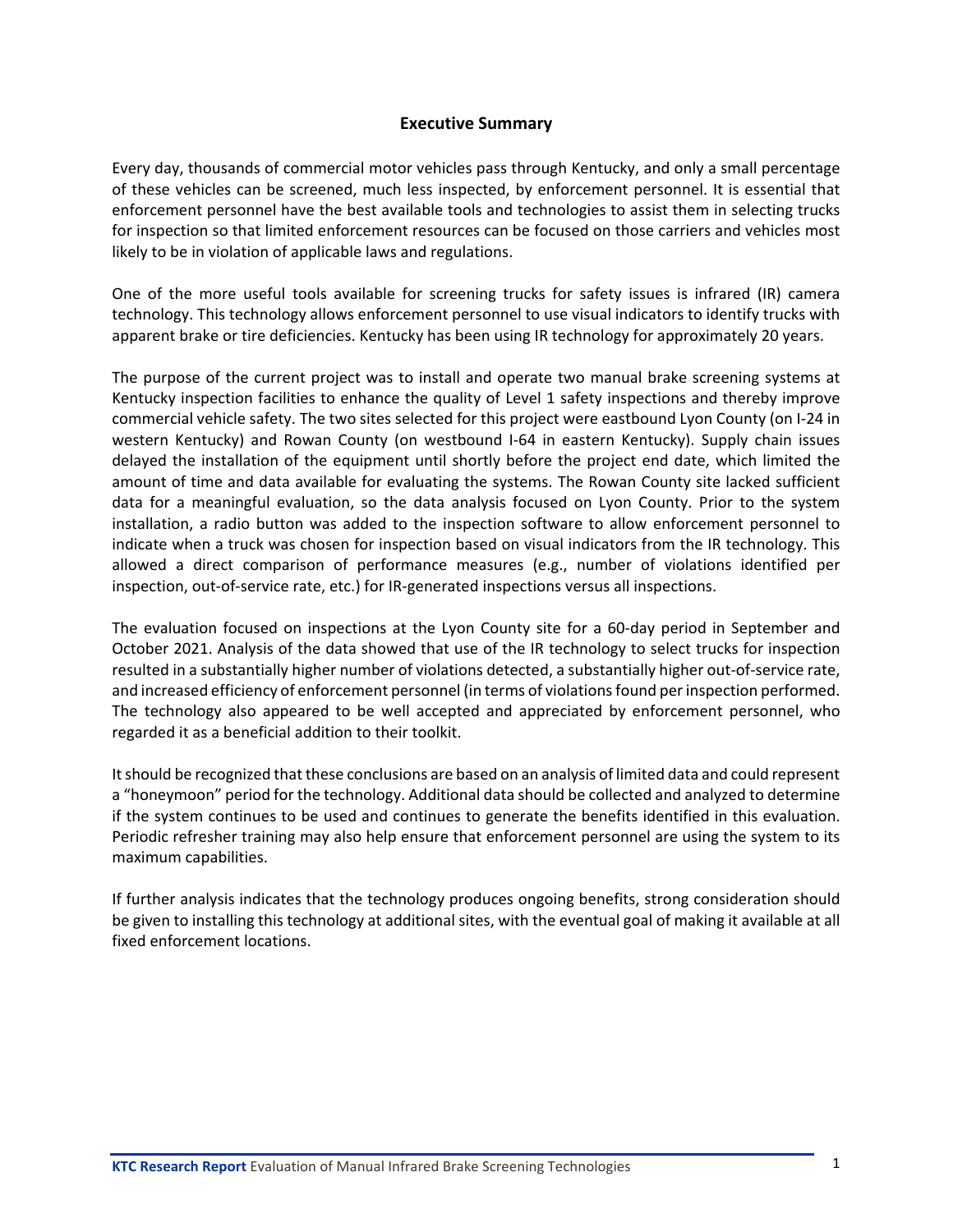## **Chapter 1 Introduction**

#### <span id="page-4-0"></span>Background and Purpose

According to the Federal Motor Carrier Safety Administration (FMCSA), 5,237 large trucks and buses were involved in 4,696 fatal crashes in 2019. The number of fatal crashes involving large trucks and buses increased by 47 percent from 2009 to 2019. During that same time, injury crashes involving large trucks and buses more than doubled, from 60,000 to [1](#page-11-1)27,000.<sup>1</sup> These numbers point to the enormous challenges facing federal and state agencies that are responsible for improving roadway safety through enforcement of motor carrier safety laws and regulations.

Every day, thousands of commercial motor vehicles, including trucks and buses, pass through Kentucky. Law enforcement agencies are saddled with stagnant if not declining operating budgets. In Kentucky, as in most states, only a small percentage of commercial vehicle traffic can be screened, much less inspected. Thus, it is essential that enforcement personnel have the best available tools and technologies to assist them in selecting trucks for inspection, so that limited enforcement resources can be focused on those carriers and vehicles most likely to be in violation of applicable laws and regulations.

One of the more useful tools available for screening trucks for safety issues is infrared (IR) camera technology. This technology allows enforcement personnel to use visual indicators to identify trucks with apparent brake or tire deficiencies. Kentucky has been using IR technology for approximately 20 years. Early deployments of this technology involved mobile vans with onboard cameras, computers, and monitors. The first fixed installations of IR technology at Kentucky weigh stations were at northbound Laurel County, Kenton County (southbound), and Simpson County (northbound) in 2005 and 2006. That technology was installed as part of a comprehensive screening system known as the Integrated Safety and Security Enforcement System (ISSES).

The purpose of the current project was to install and operate two manual brake screening systems at Kentucky inspection facilities to enhance the quality of Level 1 safety inspections and thereby improve commercial vehicle safety. This project was also intended to enhance the efficiency of enforcement by providing a tool to quickly identify commercial vehicle safety problems. The two sites selected for this project were eastbound Lyon County (on I-24 in western Kentucky) and Rowan County (on westbound I-64 in eastern Kentucky).

The original timeline for this project called for the technology to be installed at both sites in May of 2021. Unfortunately, due to supply chain issues, the Lyon County system was not installed until August 30, 2021, and the Rowan County system was installed in late September. With a project end date of September 30, this substantially shortened the available time for evaluation of actual system operations.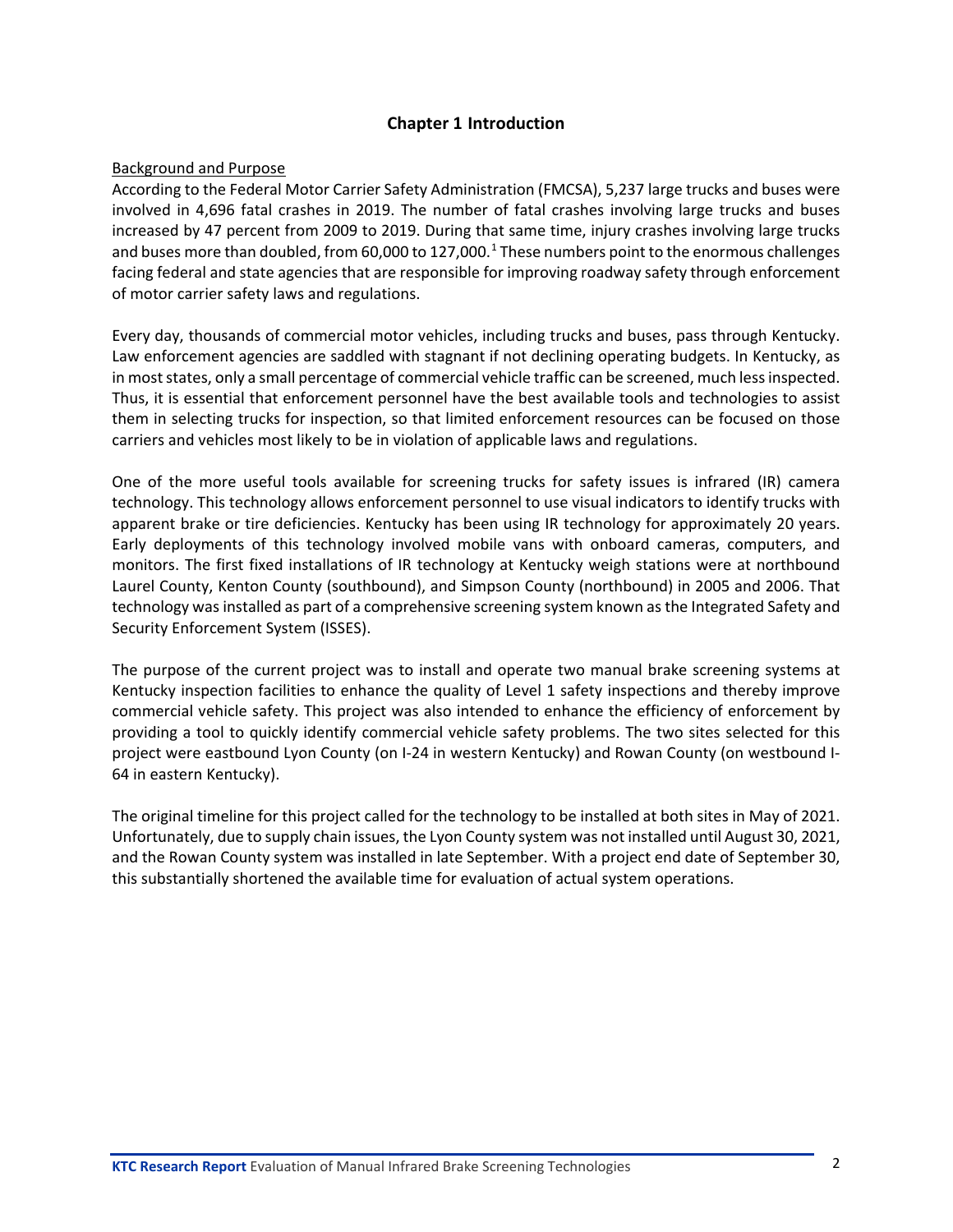## **Chapter 2 Objectives and Methodology**

#### <span id="page-5-0"></span>Project Objective

The objective of this project, according to the work plan, was to "increase the number of brake and tirerelated violations identified through inspection and thereby improve safety on Kentucky's roadways." The work plan further stated, "The identification of these violations should lead to an increase in the vehicle out-of-service rates at the chosen facilities."

#### System Description

The technology for this project was manufactured and supplied by Teledyne FLIR LLC and was installed by Kentucky Transportation Center personnel, with assistance from an I.T. support contractor. The system consists of the following major components:

Outside Components:

- FLIR Ranger MS-UC DefendIRTM 640 camera
- Traffic cabinet
- Electrical power to cabinet
- Fiber optic lines from building to cabinet
- Fiber optic converters
- Power conditioner

Inside Components:

- DefendIR $TM$  joystick controller
- Cables
- Computer monitor
- Fiber optic converters

To use the system, an enforcement professional sits at the counter inside the weigh station building and watches the computer monitor as trucks roll past the camera. The joystick can be used to adjust the camera angle and zoom level or to follow a given truck as it moves along the ramp. Enforcement personnel look for anomalies in the heat signature from the truck's wheels and tires, which can indicate a nonfunctioning brake, an improperly inflated tire, or some other abnormality. Initial training is beneficial in learning how to operate the system controls and what clues to look for in spotting different types of problems. As operators gain experience in using the system, they tend to become increasingly proficient in operating the system and knowing what to look for.

As enforcement personnel gain proficiency with the system, some may choose not to sit at the counter but instead to keep an eye on the monitor as they go about their other duties. In this mode, the infrared system provides another visual clue that enforcement personnel can use when selecting trucks for inspection.

Figure 2.1 shows the external equipment installation at eastbound Lyon County.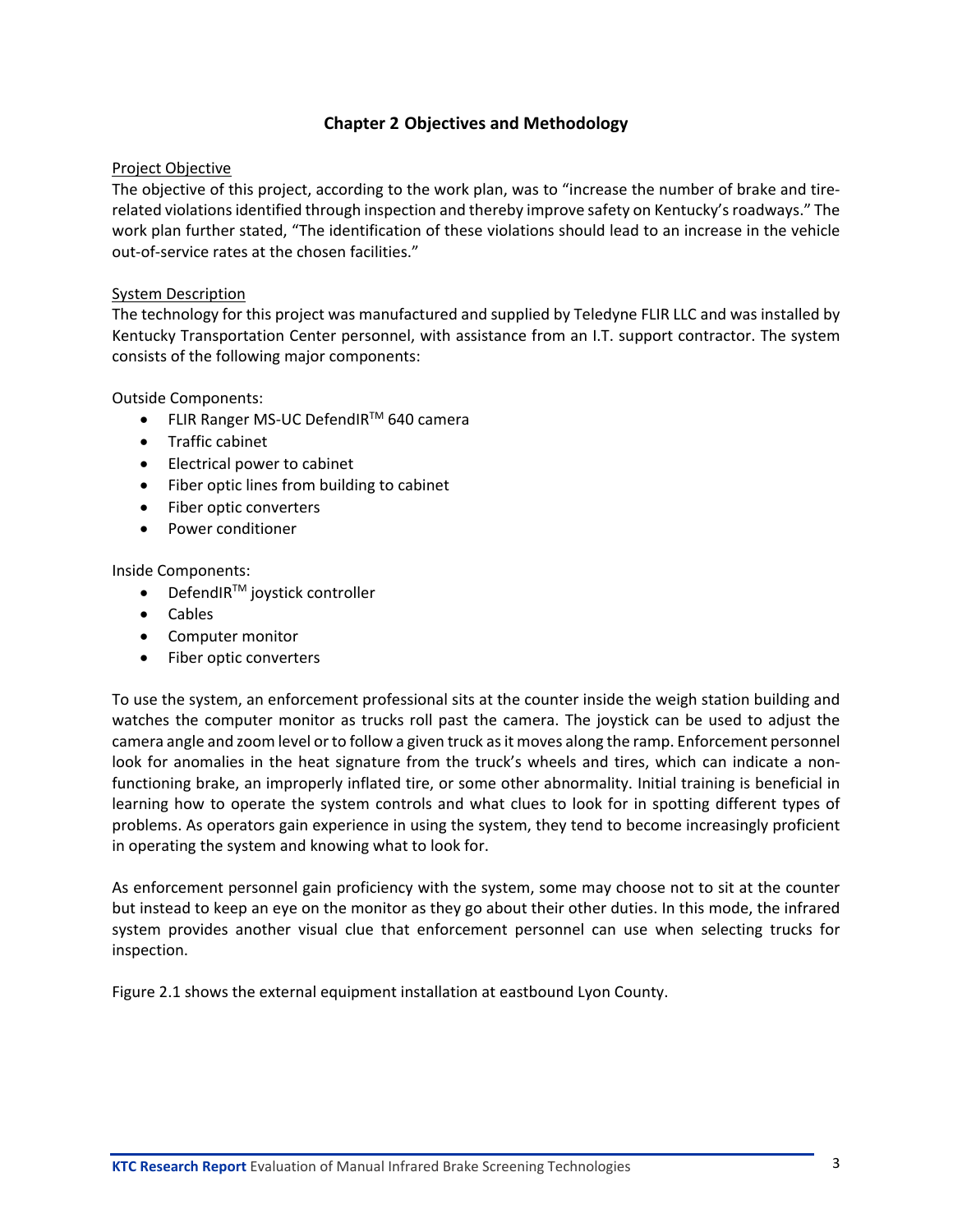

**Figure 2.1** Lyon County Installation

## <span id="page-6-0"></span>Evaluation Methodology

Starting at a very high level, the evaluation was focused on answering the following questions:

- Did the installation of these systems enhance the quality of Level 1 safety inspections at the selected facilities?
- Did the installation of these systems improve commercial vehicle safety?
- Did the installation of these systems enhance the efficiency of enforcement?
- Did the installation of these systems provide a tool to quickly identify commercial vehicle safety problems?

Since these questions include broad indicators that are difficult to directly measure (e.g., enhance quality, improve safety), it was necessary to drill down a bit to develop questions that are more directly measurable. For example, we could ask if the installation of these systems impacted any of the following measures:

- The number of brake-related and tire-related violations identified through inspection;
- The vehicle out-of-service rate;
- The total number of violations identified through inspection; and
- The total out-of-service rate.

In an ideal world, the installation and use of this technology would have a statistically significant impact on some (if not all) of these measures for the station as a whole. However, since only a fraction of the trucks selected for inspection would be selected using this technology, it was necessary to differentiate IR technology inspections from other inspections. This differentiation allows direct comparison of this technology to other methods of selecting trucks for inspection. This was accomplished by adding a "radio button" to the inspection software so that enforcement personnel could indicate any inspection for which the truck was selected using the IR technology.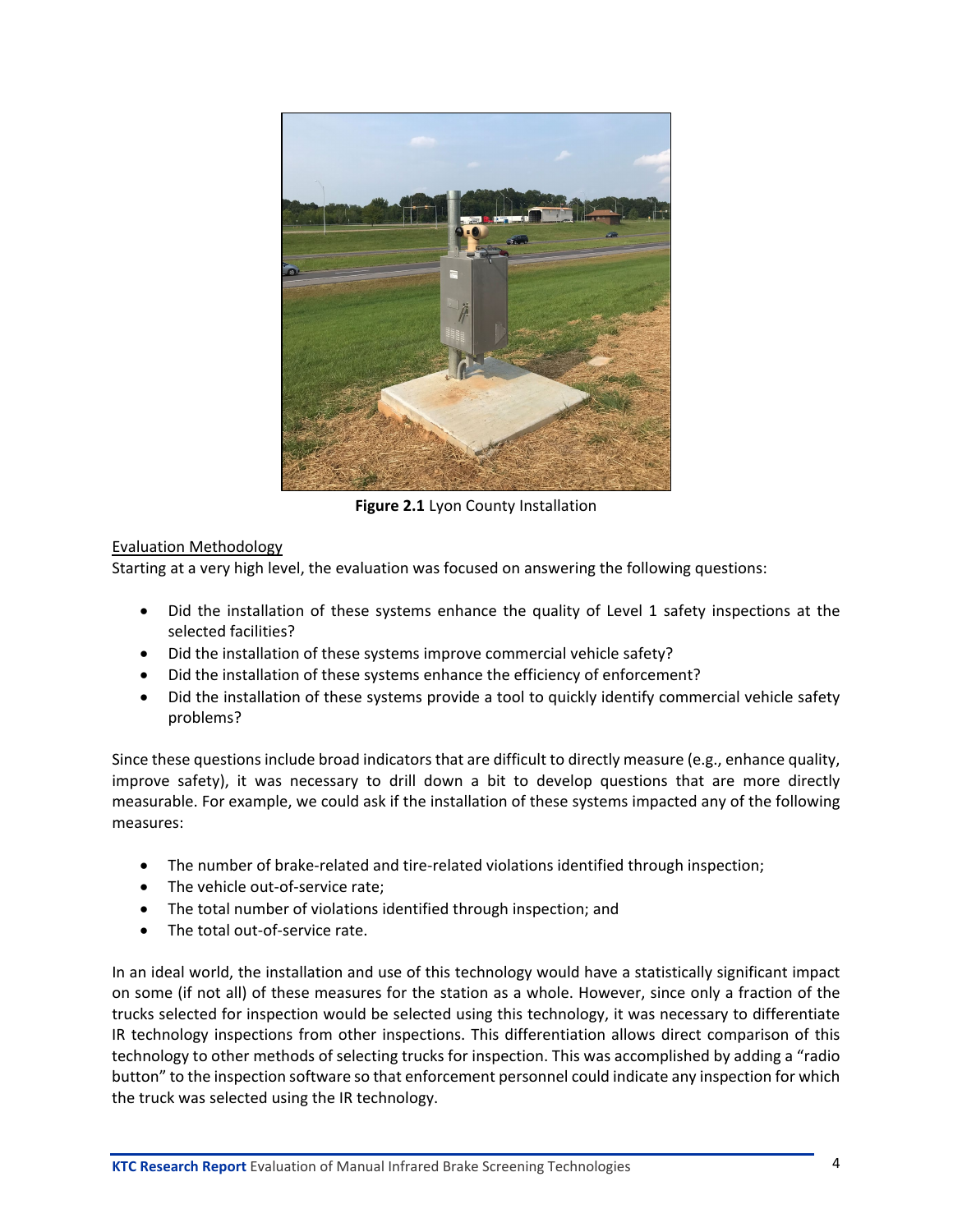A secondary objective of the evaluation was to answer questions about how consistently and reliably the technology works, how much it is used by the enforcement personnel, how efficient it is in identifying trucks for inspection, and the enforcement personnel's perceptions of the technology. This was not specifically addressed in the work plan, so these elements were considered desirable but not essential.

When the IR technology was installed at the Lyon County site, a trainer was brought in from another facility (where the technology has been in use for some time) to train the enforcement personnel on use of the system. Researchers from the Kentucky Transportation Center attended this training in order to observe the system in operation and ask questions of the trainer and trainees. The researchers also stressed the importance of using the aforementioned radio button to indicate which inspections were generated through use of the IR technology.

Due to the late date of the equipment installation at Rowan County (just days before the project end date), no formal training was provided for the enforcement personnel at that site.

To compare the technology with other methods of selecting trucks for inspection, researchers requested specific data (see the bulleted list below) from Kentucky's inspection database. Information was requested for Lyon County, for Rowan County, and for the two stations combined. Each data element was requested for all inspections and for IR-generated inspections:

- Number of inspections
- Number of inspections with one or more violations
- Total number of violations
- Number of inspections with one or more out-of-service (OOS) violations
- Total number of OOS violations
- Number of inspections with one or more brake-related violations
- Total number of brake-related violations
- Total number of OOS brake-related violations
- Number of inspections with one or more tire-related violations
- Total number of tire-related violations
- Total number of OOS tire-related violations

Data was requested for September 1 through October 30 of 2021.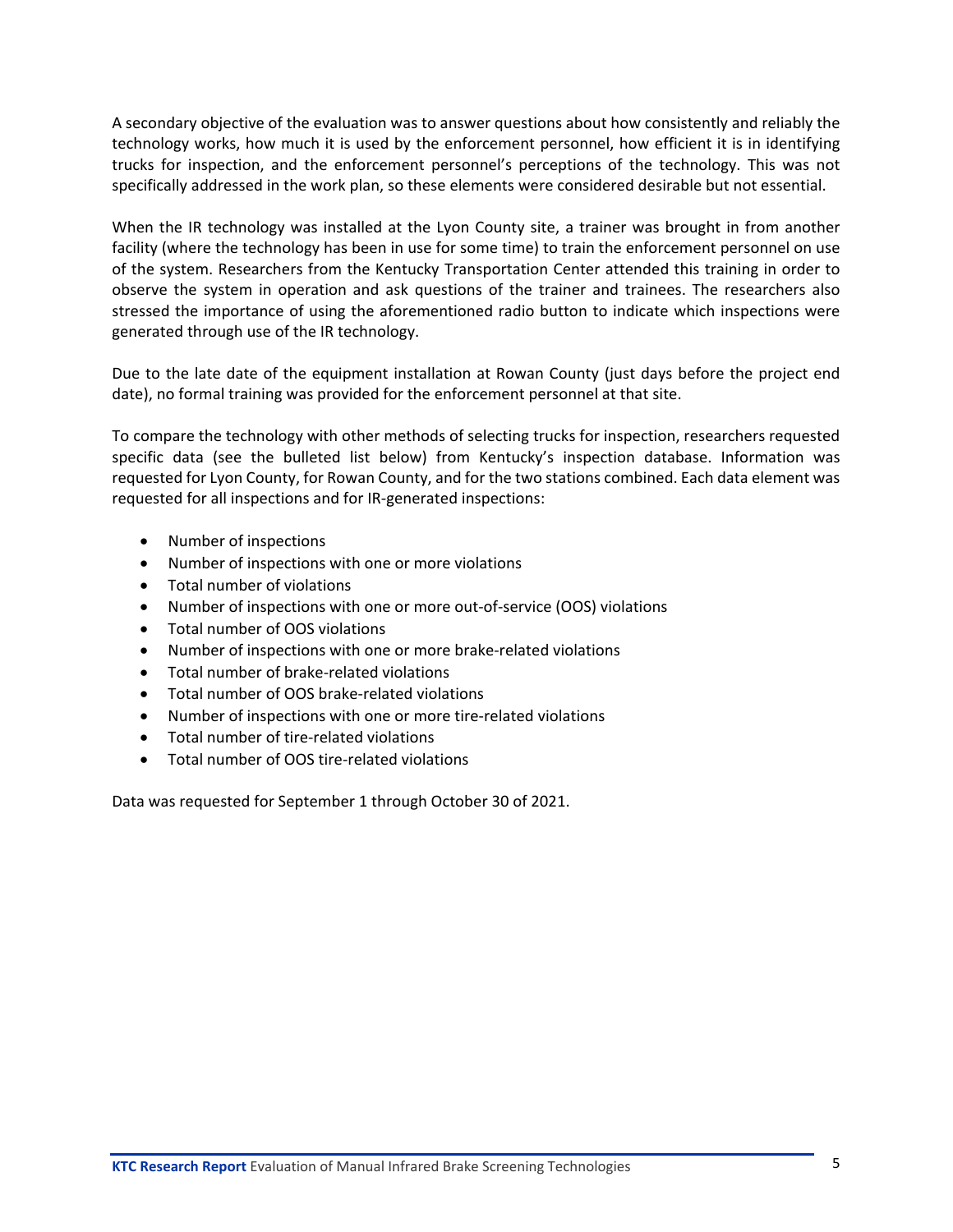## **Chapter 3 Findings and Analysis**

#### <span id="page-8-0"></span>Quantitative Analysis of Inspection Data

During the evaluation period of September 1 through October 30, there were 1,234 inspections conducted at eastbound Lyon County and Rowan County. Of these, 801 were conducted at Rowan County and 433 were conducted at eastbound Lyon County. There were a total of 25 inspections coded as IR-generated, with all but two of these occurring at Lyon County. The low number of IR-generated inspections at Rowan County can be attributed to the lack of formal training at that site, coupled with the coinciding installation of a tire pressure detection system that generated a high level of interest among the enforcement personnel at that site.

Due to the lack of IR-generated inspections at Rowan County (only 2 out of 801 total inspections), the evaluators decided to focus their analysis on Lyon County. The Lyon County data is presented in Table 3.1.

| <b>Data Element</b>                                             | For "IR"    | <b>For All</b>     |
|-----------------------------------------------------------------|-------------|--------------------|
|                                                                 | inspections | <b>Inspections</b> |
| Number of inspections                                           | 23          | 433                |
| Number of inspections with one or more violations               | 22          | 294                |
| Total number of violations                                      | 74          | 736                |
| Number of inspections with one or more OOS violations           | 17          | 178                |
| Total number of OOS violations                                  | 25          | 223                |
| Number of inspections with one or more brake-related violations | 13          | 127                |
| Total number of brake-related violations                        | 42          | 296                |
| Total Number of OOS brake-related violations                    | 11          | 60                 |
| Number of inspections with one or more tire-related violations  | 9           | 99                 |
| Total number of tire-related violations                         | 11          | 105                |
| Total Number of OOS tire-related violations                     | 10          | 104                |

#### <span id="page-8-1"></span>**Table 3.1** Lyon County IR Inspection Data

These data elements were used to produce the following statistics, shown in Table 3.2.

#### <span id="page-8-2"></span>**Table 3.2** Statistical Analysis of Lyon County Data

| <b>Statistic</b>                                                    | For "IR"           | <b>For All</b>     |
|---------------------------------------------------------------------|--------------------|--------------------|
|                                                                     | <b>Inspections</b> | <b>Inspections</b> |
| Percentage of inspections with one or more violation                | 95.7%              | 67.9%              |
| Average number of violations per inspection                         | 3.22               | 1.70               |
| Percentage of inspections with one or more OOS violations           | 73.9%              | 41.1%              |
| Average number of OOS violations per inspection                     | 1.09               | 0.52               |
| Percentage of inspections with one or more brake-related violations | 56.5%              | 29.3%              |
| Average number of brake-related violations per inspection           | 1.83               | 0.68               |
| Average number of OOS brake-related violations per inspection       | 0.48               | 0.14               |
| Percentage of inspections with one or more tire-related violations  | 39.1%              | 22.8%              |
| Average number of tire-related violations per inspection            | 0.48               | 0.24               |
| Average number of OOS tire-related violations per inspection        | 0.43               | 0.24               |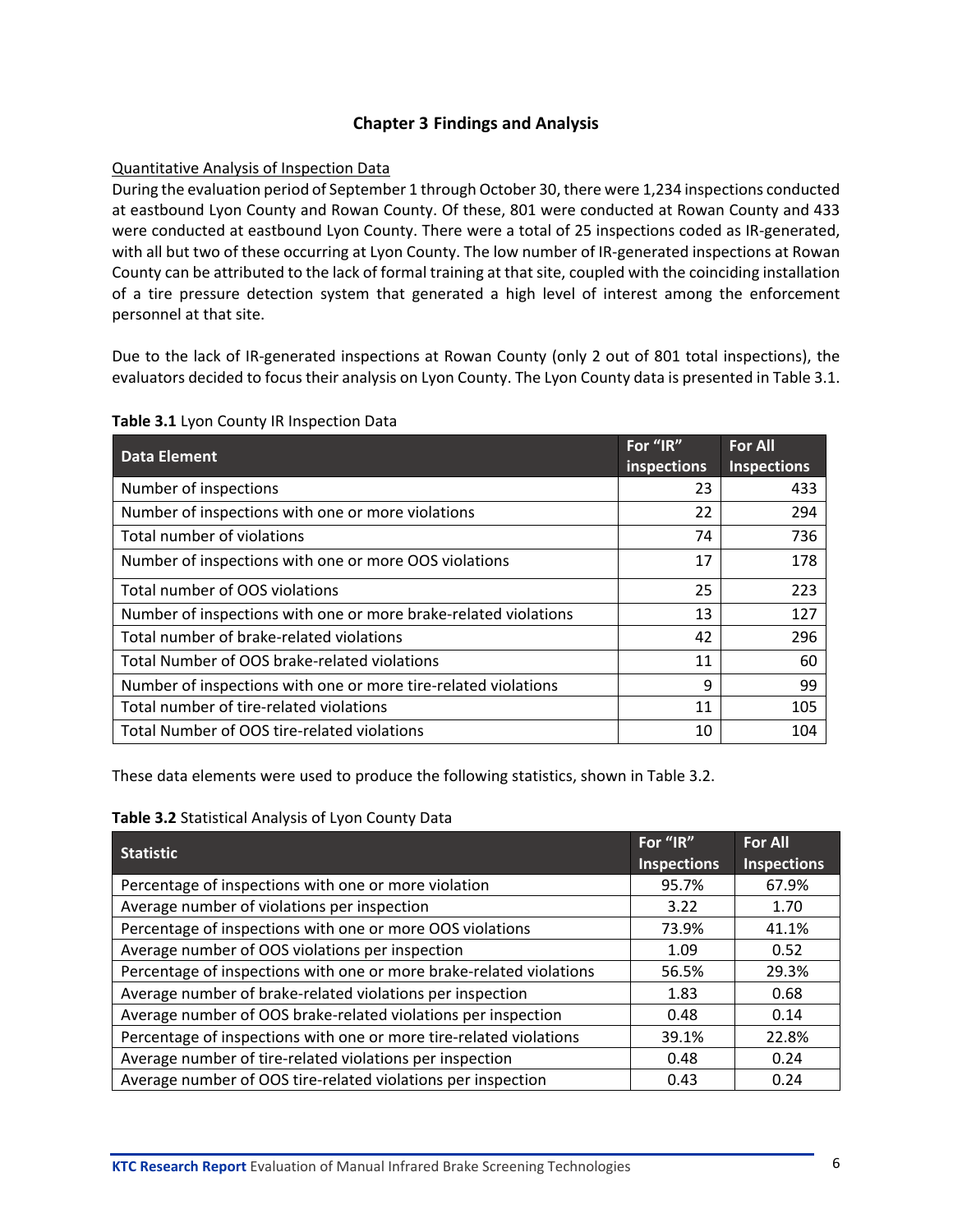Recognizing the relatively small sample size (only 23 "IR" inspections), it is important to avoid drawing broad conclusions from these statistics. Nevertheless, these initial results provide a strong indication of the potential value of the technology. These statistics are indicators of the effectiveness of roadside inspections, and every indicator showed the "IR" inspections to be dramatically more effective. For example:

- Nearly 100% of the "IR" inspections identified a violation, with more than three violations discovered per inspection.
- The OOS rate for the "IR" inspections was 74%, compared to 41% for all inspections.
- Brake violations were found at a much higher rate for the "IR" inspections, with more than three times as many OOS brake violations discovered per inspection.
- Tire violations were also found much more frequently, with twice as many violations per inspection.

### Qualitative Assessment

Discussions with enforcement personnel during and after the system training provided some valuable insights about the system. Specific observations from those discussions included:

- The inspectors said we need to have this technology at ALL sites so that everyone gains experience with the systems and knows how to use them.
- When we asked the personnel if this technology was useful to them, i.e., helped them to do their jobs more effectively, they all said "definitely." They said it was "money well spent." They like being able to select trucks for inspection based on visual indication of a safety problem (as opposed to, for example, some sort of credentials flag from another system).
- The enforcement personnel stated they believe that anyone can learn to use this system. They provided an example of one employee who is colorblind and has learned to use it effectively.
- The best method for learning to use the IR system is to first work alongside someone who already knows the system and then to progress to using it alone. Improvement comes through experience and through trial and error.
- There are some trucks that are more difficult to screen using this technology. Trucks with disk brakes are challenging, since they don't generate as much heat. Empty trailers can be challenging for the same reason.
- Lower speeds help trucks are on-screen longer, and it's easier to pan along with them. At lower speeds, there is more time to react and pull them in if needed. Longer ramps help for similar reasons.
- There are some issues with using the system in the rain. It still works OK, but the rain can dissipate some of the heat, or it can create streaks of hot water running down the tires (so you think there's a problem when there isn't).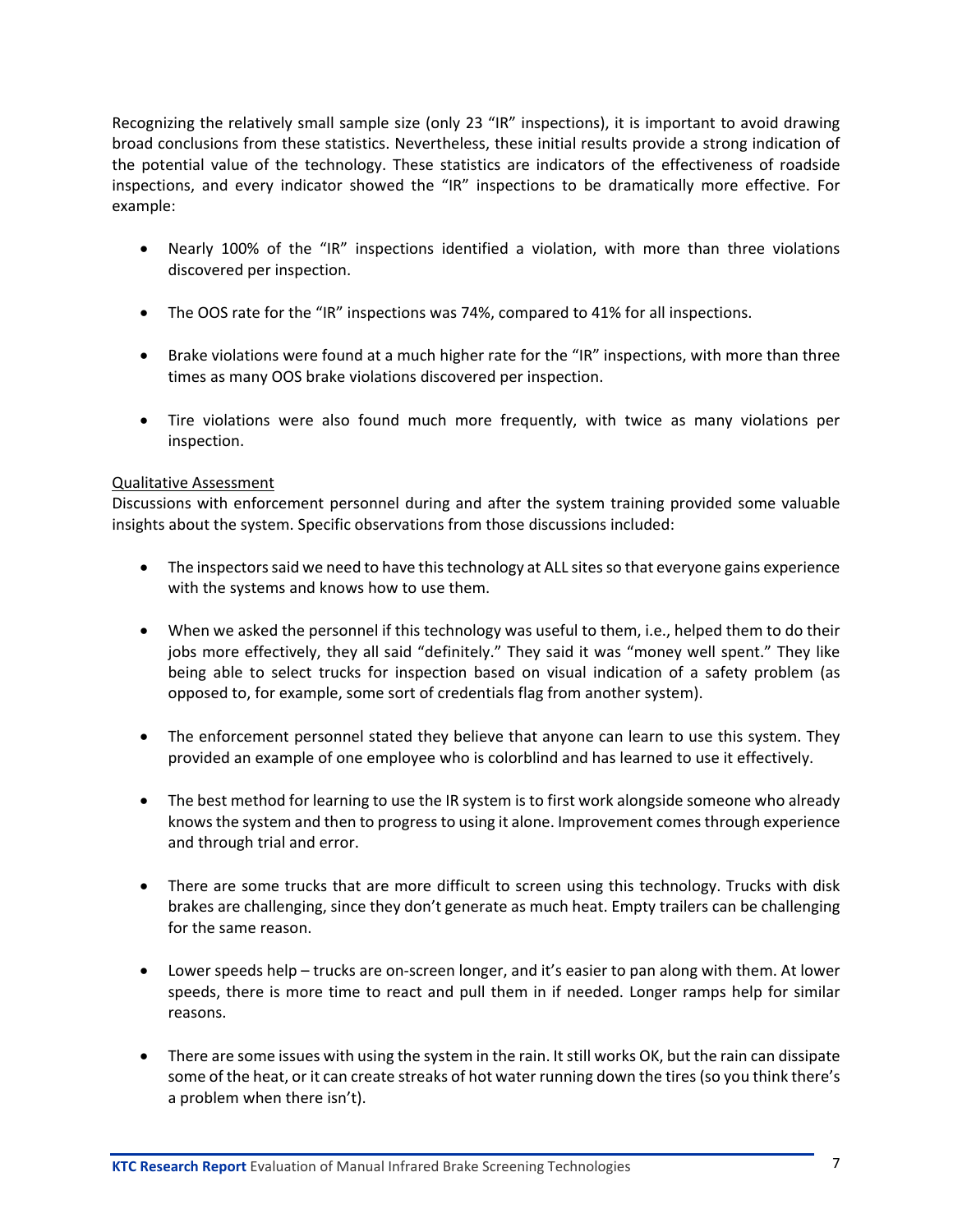• The prevailing way to use the system was just to set it up at a good orientation and then keep an eye on it as the trucks roll past it. If you see a truck of interest, you can sit down and pan to see more of it (if it's moving slowly enough and you are quick enough).

During and after the training session, researchers sat down at the system and practiced using it, with instruction from the trainers and other enforcement personnel. That experience generated additional observations, listed here:

- One researcher observed some issues with trying to find the "sweet spot," i.e., the best combination of distance, zoom, and orientation.
- If you can find the right spot, you can get a pretty good look at the truck without having to pan. However, you really need to pan (i.e., follow the truck with the joystick) in order to see everything you need to see.
- Each individual user will want to set it up for his/her preferences.
- With the Lyon County setup, one evaluator found himself wanting to zoom out further than the system would allow. Even zoomed all the way out, the truck would fill up the whole screen, and it would move across the screen very quickly. The evaluator questioned whether this can be changed in the camera settings, or if the installation is perhaps too close to the ramp.
- The auto-focus was not working at the time of the training, and this made it challenging to zoom in and out. Every time the operator changed the zoom, it went out of focus and had to be manually focused. And (at the time of the training), you couldn't focus it using the joystick controls; you had to make these adjustments using a separate computer. This was a hindrance to smooth and efficient use of the technology.